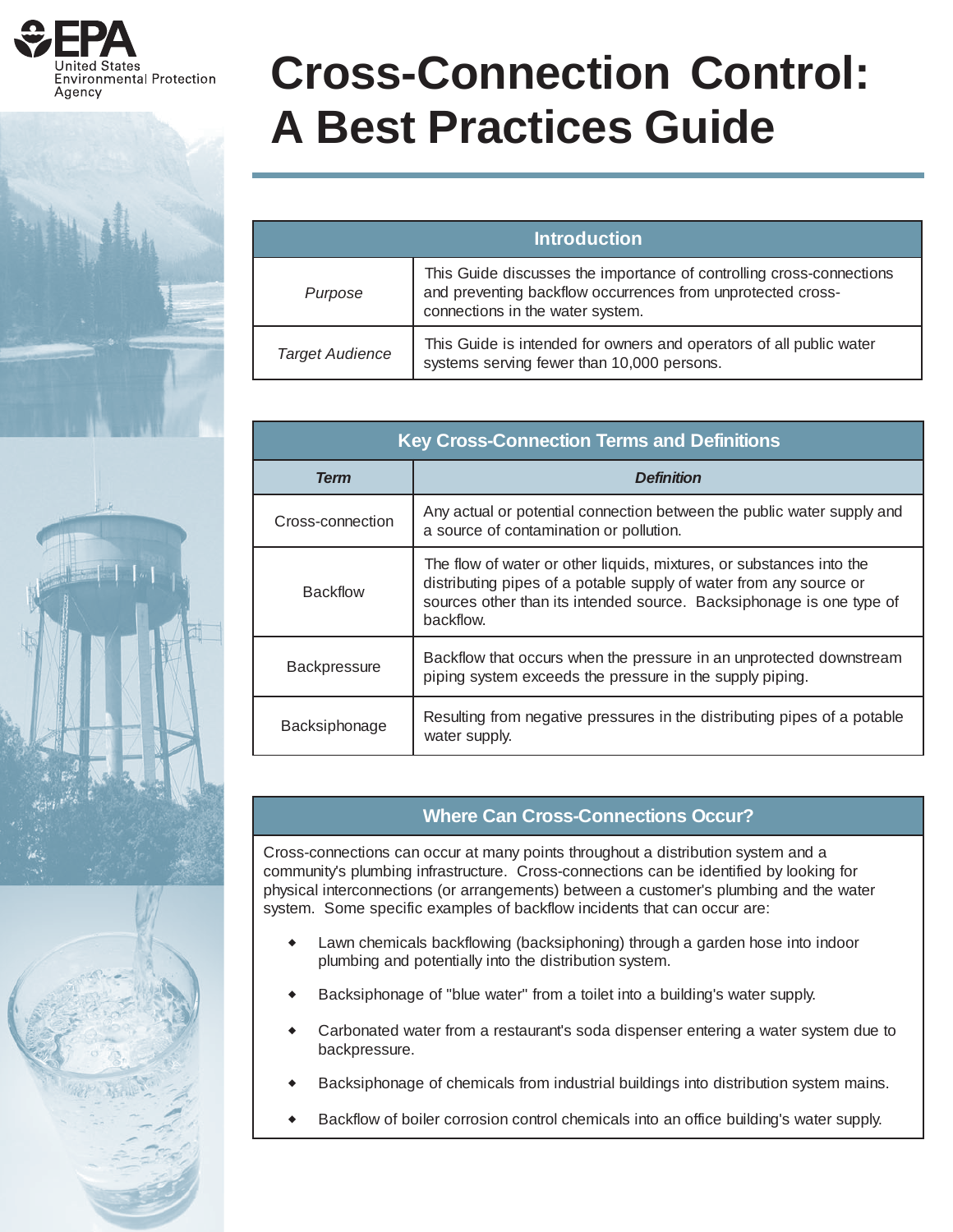## **Cross-Connection Control and Backflow Prevention Programs**

#### *Why is it Important to Have a Cross-Connection Control and Backflow Prevention Program?*

Having a program in place to control cross-connections and prevent backflow is critical to ensuring the safety of the drinking water you provide to your customers:

- Cross-connections are ever-present dangers that exist in most water systems and can result in serious chemical or microbiological contamination events in drinking water systems.
- Cross-connections should be protected in order to prevent backflow, which can be hard to detect.
- In any distribution system, potential cross-connections and therefore sources of contamination can be numerous, varied, and unpredictable.
- Having these programs in place can help you avoid the costs of responding to a contamination incident.

#### *What Do Cross-Connection Control and Backflow Prevention Programs Involve?*

Cross-Connection Control and Backflow Prevention Programs vary by state and municipality. For more information, talk with your state primacy drinking water program, state building code or plumbing authority, or health department. Cross-Connection Control Programs may involve:

- Authority to implement and enforce a Cross-Connection Control Program.
- Compliance with state or primacy agency plumbing and building codes or plumbing authority and local ordinances.
- Public education programs.
- Training for water system operators and other personnel on hazard surveys; cross-connection identification; and backflow device installation, testing, repair, and maintenance.
- Record keeping and reporting.
- Installation and testing of devices that prevent backflow consistent with the level of hazard.
- Periodic inspection and testing of devices by certified testers.

#### *How Can I Start Implementing a Cross-Connection Control and Backflow Prevention Program?*

You are responsible for ensuring that the water you provide to customers meets all federal and state standards and that its quality is not compromised within your distribution system. Developing a comprehensive Cross-Connection Control and Backflow Prevention Program is one way to ensure the quality of your water and prevent any problems that could occur in your distribution system. If you do not already have a program in place, consider taking the following steps:

- Contact your state primacy or other agency for more information on the basic concepts of cross-connection control and backflow prevention and information on other water systems in your area that have developed a program.
- Determine if you will have to take any legal steps to establish local cross-connection control and backflow prevention ordinances, with assistance from your state and local government.
- List the goals for your program in order of priority. For example, is it more important to develop a public education campaign or to conduct a survey of backflow devices at industrial and commercial facilities served by your system?
- Develop a proposed timeline for implementing your program.
- Review the plan with your local government, state, and any other key stakeholders.
- Hold public meetings and send notices to customers to educate the community about the need for a program and how it may affect them.
- Plan to monitor your progress in implementing your program and protecting public health.
- Conduct initial hazard testing, as required.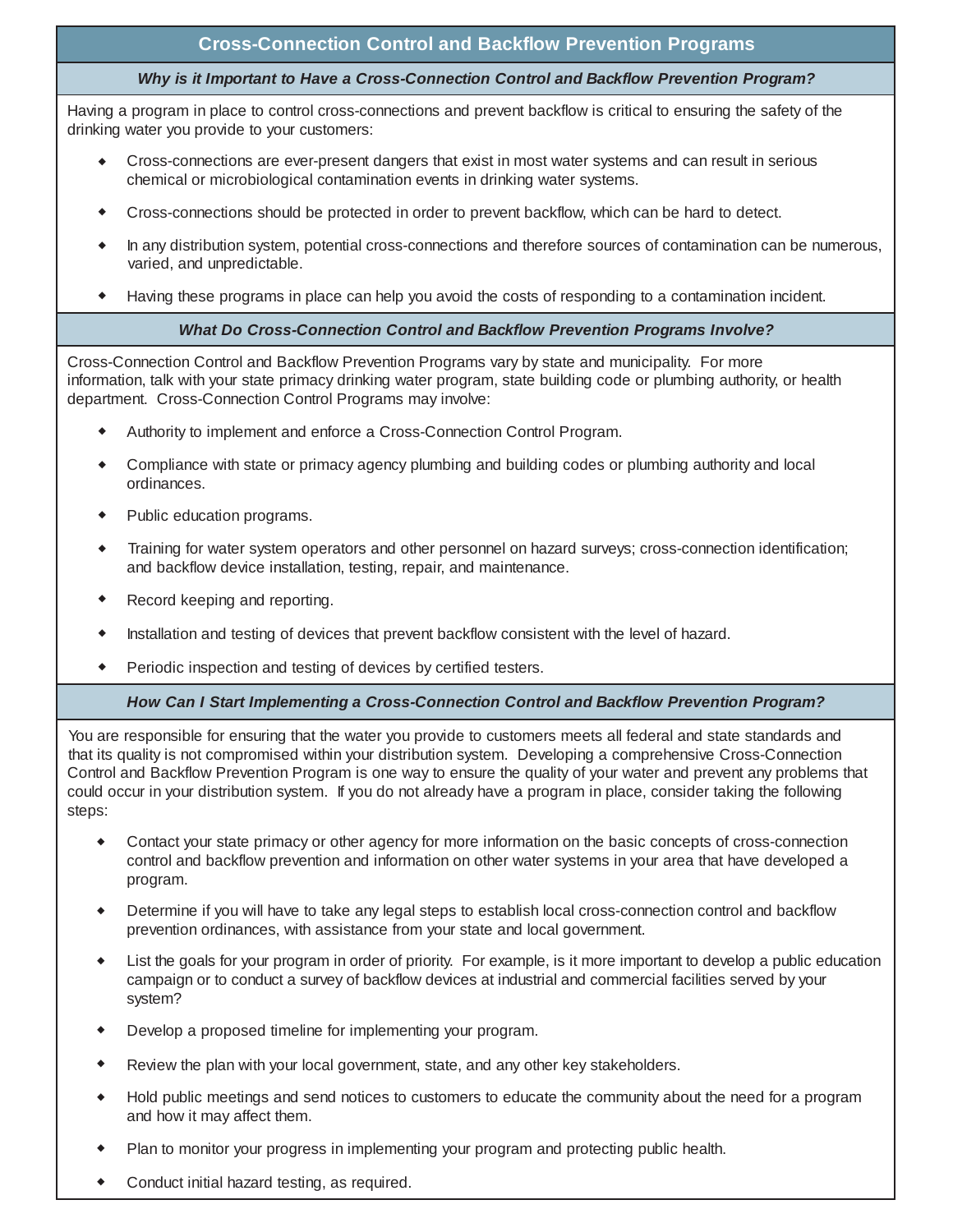| <b>How Can I Reduce and Prevent Cross-Connections?</b>                   |                                                                                                                                                                                                                                  |  |
|--------------------------------------------------------------------------|----------------------------------------------------------------------------------------------------------------------------------------------------------------------------------------------------------------------------------|--|
| Plumbing and<br><b>Distribution System</b><br><b>Operation Practices</b> | Hire approved personnel for the installation of any contaminant backflow prevention<br>٠<br>devices to ensure that local codes and manufacturer's recommendations are met.                                                       |  |
|                                                                          | Use only assemblies or devices approved by the appropriate state or local authority.                                                                                                                                             |  |
|                                                                          | Test all backflow prevention devices at the frequencies recommended or required by your<br>٠<br>state.                                                                                                                           |  |
|                                                                          | Provide backflow prevention in new construction through coordination with the local<br>٠<br>building inspector's office.                                                                                                         |  |
| Inspections                                                              | For existing buildings, develop a program in-house or with plumbing or water system<br>٠<br>personnel to inspect for the adequacy of cross-connection control. Prioritize inspections<br>based upon the expected degree of risk. |  |
|                                                                          | Make sure that a backflow inspector conducts inspections for hazards to be controlled.<br>٠                                                                                                                                      |  |
|                                                                          | For both new construction and existing buildings, require continued inspection and testing<br>of backflow devices.                                                                                                               |  |
| Fire Hydrant<br>Connection<br><b>Procedures</b>                          | Ensure that construction contractors or anyone using a hydrant to fill a tank intended to<br>carry potable water exercises safe fire hydrant connection procedures to prevent backflow.                                          |  |

## **What Technologies are Available to Control Cross-Connections and Prevent Backflow?**

The type of backflow that is most likely to occur in your system (either from backpressure or backsiphonage) and the related health effects will determine which backflow prevention technology is best for your water system. The available technologies are described briefly below.

| <b>Technology</b>                                   | <b>Description</b>                                                                                                                                                                                                                                            |
|-----------------------------------------------------|---------------------------------------------------------------------------------------------------------------------------------------------------------------------------------------------------------------------------------------------------------------|
| Atmospheric Vacuum<br><b>Breaker</b>                | Consists of float check, check seat, air inlet port, and possibly a shutoff valve immediately<br>$\blacklozenge$<br>upstream.                                                                                                                                 |
|                                                     | Allows air to enter the downstream water connection to prevent backsiphonage.<br>$\blacklozenge$                                                                                                                                                              |
|                                                     | Used for backsiphonage conditions only.<br>۰                                                                                                                                                                                                                  |
| Pressure Vacuum<br><b>Breaker Devices</b>           | Consist of vacuum breakers with a loaded check valve and a loaded air inlet valve.<br>$\bullet$                                                                                                                                                               |
|                                                     | Used for backsiphonage conditions only.<br>$\blacklozenge$                                                                                                                                                                                                    |
| Double Check Valve<br>Devices                       | Consist of two independently acting, tightly closing, resilient seated check valves in series<br>$\bullet$<br>with test ports.                                                                                                                                |
|                                                     | Have tightly closing, resilient seated shutoff valves attached at each end of the assembly.<br>$\blacklozenge$                                                                                                                                                |
|                                                     | Prevent backflow under backsiphonage and backpressure conditions.<br>۰                                                                                                                                                                                        |
|                                                     | Typically approved for only low to medium hazards.<br>۰                                                                                                                                                                                                       |
| Air Gaps                                            | Physical separation between a potable water system and a receiving vessel or source of<br>$\bullet$<br>contamination.                                                                                                                                         |
|                                                     | Air gap between the outlet of the potable system and the flood level rim of the receiving<br>$\bullet$<br>vessel or any source of contamination must be at least twice as large as the diameter of<br>the potable water outlet and never smaller than 1 inch. |
|                                                     | May require additional pumping downstream of air gap.<br>۰                                                                                                                                                                                                    |
|                                                     | Safest and simplest means under backsiphonage and backpressure conditions.<br>٠                                                                                                                                                                               |
|                                                     | Useful for all hazard levels.<br>٠                                                                                                                                                                                                                            |
| <b>Reduced Pressure</b><br>Zone Backflow<br>Devices | Similar to the double check valve devices, but also contain an independently acting<br>$\blacklozenge$<br>pressure relief valve between the two check valves (which sits lower than the first check<br>valve).                                                |
|                                                     | Protect against high water pollution hazards.<br>$\bullet$                                                                                                                                                                                                    |
|                                                     | Protect against backsiphonage and backpressure.<br>٠                                                                                                                                                                                                          |